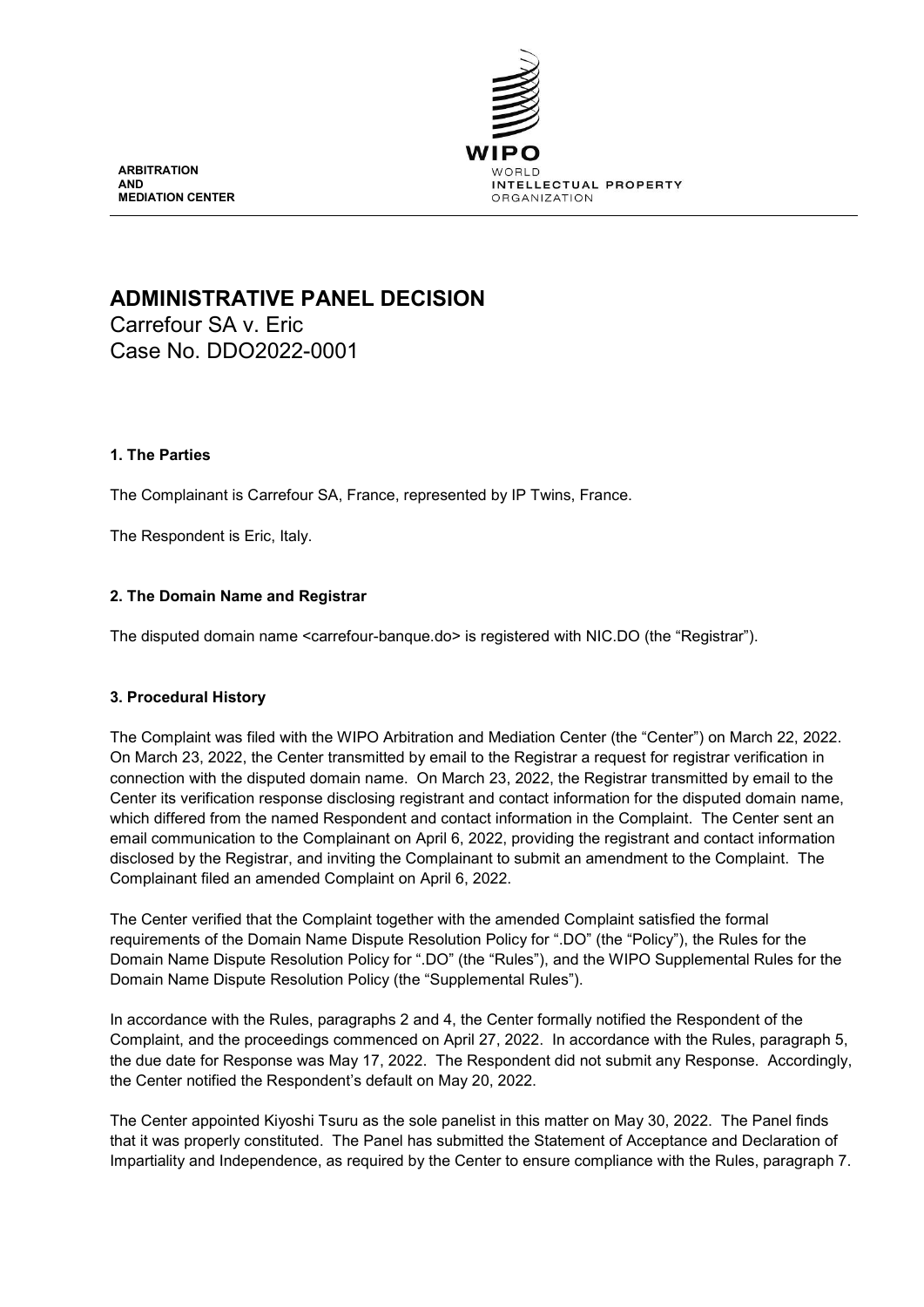# **3.1 Language of Proceedings**

The Complaint was filed in English.

In accordance with paragraph 11 of the Rules, the language of the proceedings is to be Spanish, unless otherwise agreed by the Parties, and subject to the Panel's decision, considering the circumstances of the case.

In the Complaint, the Complainant requested English to be the language of the proceedings. The Respondent did not comment on the Complainant's request regarding the language of proceedings and did not file a Response. Therefore, there is no agreement between the parties on the language of the proceedings.

However, to preserve the spirit of the Policy, which is to provide an agile, expedited, and low-cost proceeding, and considering the circumstances of the case, the Panel decides that, in accordance with the powers granted under paragraph 10 of the Rules, the language of the proceedings shall be English.

The Panel finds that accepting the Complaint as submitted in English and proceeding to the issuance of a Decision in English would be fair and equitable to the Parties.

# **4. Factual Background**

The Complainant is a worldwide leader in retail and a pioneer of the hypermarket concept since 1968, also offering travel, banking, insurance, and ticketing services.

| <b>Mark</b>         | Registration no. | <b>Registration Date</b> | <b>Class</b>      | Jurisdiction  |
|---------------------|------------------|--------------------------|-------------------|---------------|
| <b>CARREFOUR</b>    | 351147           | October 2, 1968          | 1, 2, 3, 4, 5, 6, | International |
|                     |                  |                          | 7, 8, 9, 10, 11,  | Registration  |
|                     |                  |                          | 12, 13, 14, 15,   |               |
|                     |                  |                          | 16, 17, 18, 19,   |               |
|                     |                  |                          | 20, 21, 22, 23,   |               |
|                     |                  |                          | 24, 25, 26, 27,   |               |
|                     |                  |                          | 28, 29, 30, 31,   |               |
|                     |                  |                          | 32, 33, 34        |               |
| <b>CARREFOUR</b>    | 353849           | February 28, 1969        | 35, 36, 37, 38,   | International |
|                     |                  |                          | 39, 40, 41, 42    | Registration  |
| <b>BANQUE</b>       | 3585968          | July 2, 2008             | 36                | France        |
| <b>CARREFOUR</b>    |                  |                          |                   |               |
| <b>CARREFOUR</b>    | 3585950          | July 2, 2008             | 36                | France        |
| <b>BANQUE &amp;</b> |                  |                          |                   |               |
| <b>ASSURANCE</b>    |                  |                          |                   |               |

The Complainant owns, among others, the following trademark registrations:

The Complainant is the owner of numerous domain names, which are identical to the CARREFOUR trademarks and similar to the BANQUE CARREFOUR and CARREFOUR BANQUE & ASSURANCE trademarks, such as <carrefour.com>, and <carrefour-banque.fr>, among others.

The disputed domain name was registered on October 16, 2021, and resolves to an inactive website.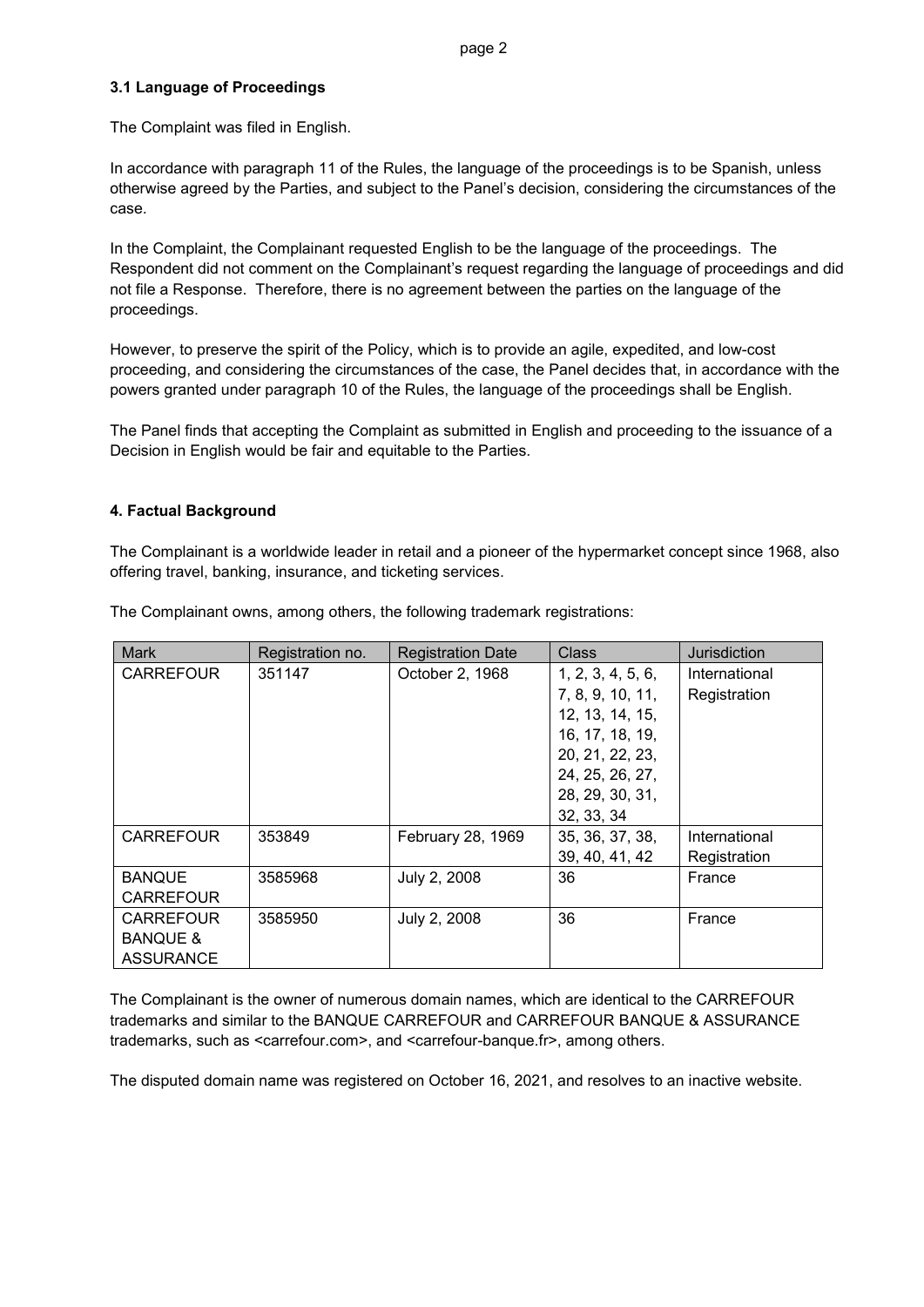# **5. Parties' Contentions**

# **A. Complainant**

The Complainant argued the following:

That it is listed on the index of the Paris Stock Exchange.

That it operates more than 12,000 stores in more than 30 countries worldwide, has more than 384,000 employees, and receives around 1,3 million daily visitors in its stores.

That it is famous on the Internet, where the Complainant's Facebook page currently has been liked by more than 11 million Internet users.

# **I. Identical or Confusingly Similar**

That previous panels appointed under the Uniform Domain Name Dispute Resolution Policy ("UDRP") have found that the CARREFOUR trademark is well known.

That the disputed domain name is highly similar to the prior, well-known trademarks CARREFOUR.

That the disputed domain name includes the generic term "banque". That, according to established case law, the addition of a generic term to a well-known trademark in a disputed domain name does not diminish the finding of confusing similarity.

That the country-code Top-Level Domain ("ccTLD") ".do" is not significant in determining whether the disputed domain name is identical or confusingly similar to the Complainant's trademarks.

That previous Panels have considered that the incorporation of a well-known trademark in its entirety may be sufficient to establish that the domain name is identical or confusingly similar to the Complainant's trademark.

That the disputed domain name imitates the Complainant's trademarks CARREFOUR, BANQUE CARREFOUR, and CARREFOUR BANQUE & ASSURANCE. That, therefore, the disputed domain name is identical or highly similar to said trademarks.

### **II. Rights or Legitimate Interests**

That the Respondent should be considered as not having rights or legitimate interests regarding the disputed domain name.

That the Complainant has performed searches and has not found a CARREFOUR or CARREFOUR BANQUE trademark owned by any other person or entity than the Complainant. That, therefore, the Respondent has not acquired any trademark rights to the CARREFOUR or CARREFOUR BANQUE trademark.

That the Respondent is not commonly known by the disputed domain name, as an individual, business, or other organization.

That the Complainant has not granted any authorization to the Respondent to use the trademark CARREFOUR, which is strong evidence that the Respondent lacks legitimate interests.

That the Respondent has not used or prepared to use the disputed domain name in relation to a *bona fide* offering of goods and services. That, on the contrary, the disputed domain name is inactive.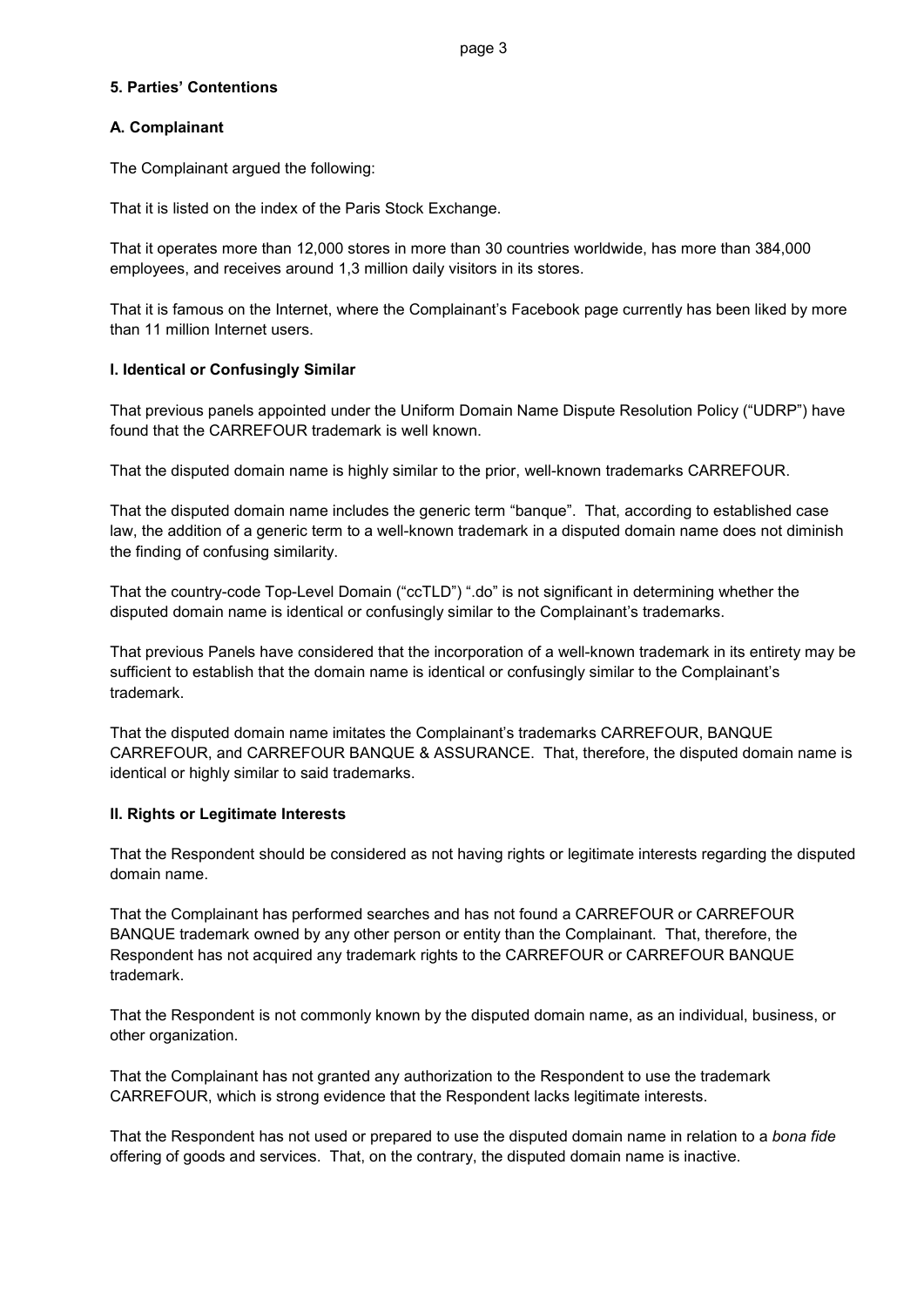#### page 4

That the burden of proof is on the Respondent to establish its rights to or legitimate interests in the disputed domain name.

# **III. Registered or Used in Bad Faith**

That the Respondent has registered and is using the disputed domain name in bad faith.

That the Complainant's trademarks are so well known that it is inconceivable that the Respondent ignored the Complainant or its prior rights to the CARREFOUR, BANQUE CARREFOUR and CARREFOUR BANQUE & ASSURANCE trademarks when registering the disputed domain name.

That the Complainant enjoys a long-lasting worldwide reputation, which has been established by panels appointed under the UDRP for years.

That the Respondent had the Complainant's name and trademark in mind when registering the disputed domain name.

That a simple online search shows results only related to the Complainant.

That, at the very least, the Complainant knew or should have known that, when registering the disputed domain name, the Respondent would violate the Complainant's prior rights.

That the Respondent likely chose the disputed domain name because of its identity or similarity with the Complainant's trademarks.

That the Respondent acquired the disputed domain name to attract Internet users by creating a likelihood of confusion with the Complainant's trademarks.

That the Complainant's trademark registrations significantly predate the date of registration of the disputed domain name.

That previous panels appointed under the UDRP have established that knowledge of the Complainant's intellectual property rights, at the time of registration of the disputed domain name, proves bad faith registration.

### **B. Respondent**

The Respondent did not reply to the Complainant's contentions.

### **6. Discussion and Findings**

According to paragraph 4(a) of the Policy, the Complainant must prove that each of the three following elements is satisfied:

(i) the disputed domain name is identical or confusingly similar to a trademark or service mark in which the Complainant has rights; and

(ii) the Respondent has no rights or legitimate interests in respect of the disputed domain name; and (iii) the disputed domain name has been registered or is being used in bad faith.

Given the Respondent's failure to submit a Response, the Panel may decide this proceeding based on the Complainant's undisputed factual allegations according to paragraphs 5(e), 14(a), and 15(a) of the Rules, and shall draw such inferences it considers appropriate under paragraph 14(b) of the Rules (see *Joseph Phelps Vineyards LLC v. NOLDC, Inc., Alternative Identity, Inc., and Kentech,* WIPO Case No. [D2006-0292,](https://www.wipo.int/amc/en/domains/decisions/html/2006/d2006-0292.html) and *Encyclopaedia Britannica, Inc. v. null John Zuccarini, Country Walk*, WIPO Case No. [D2002-0487\)](https://www.wipo.int/amc/en/domains/decisions/html/2002/d2002-0487.html).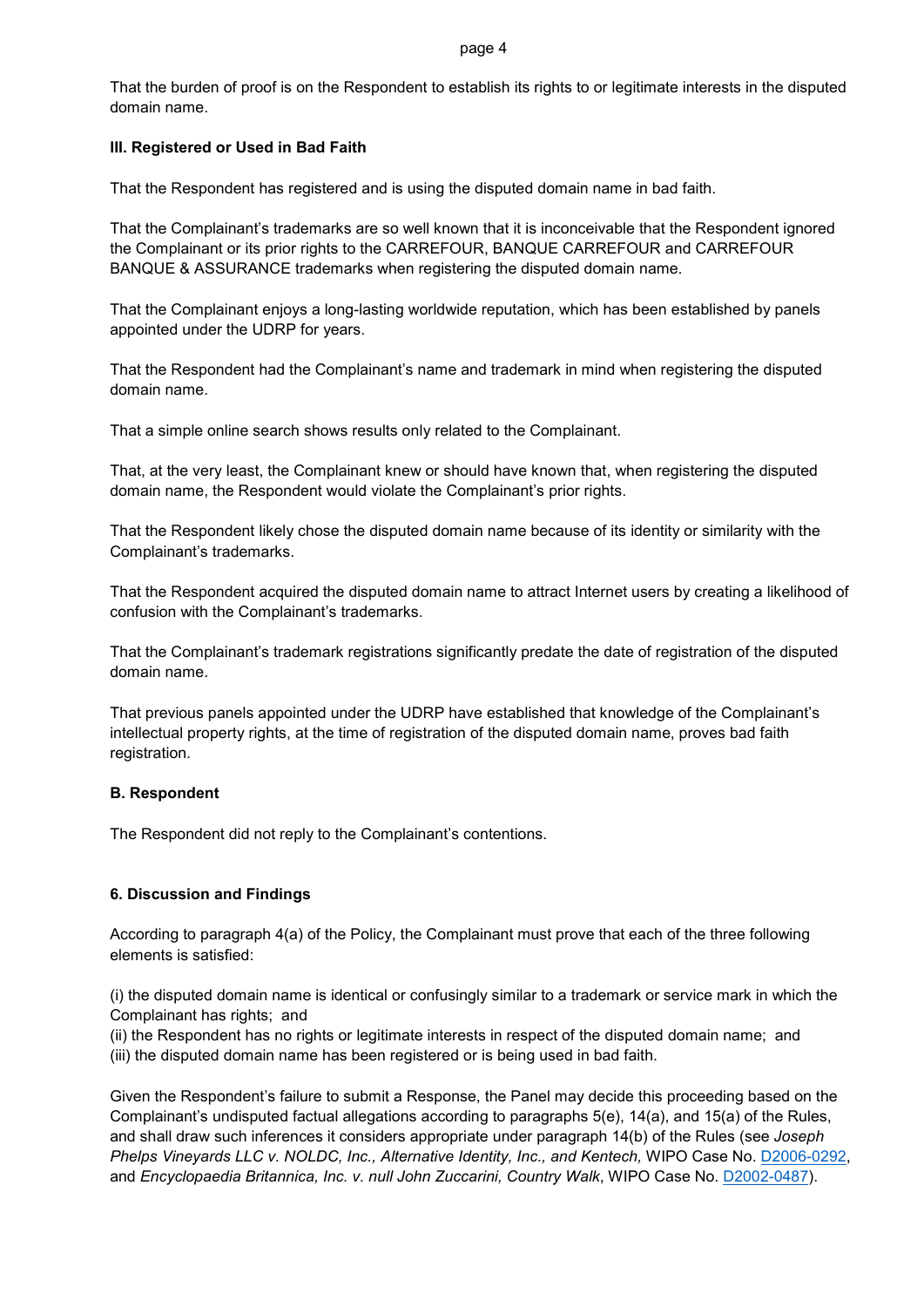#### page 5

This Panel points out the similarities between the and the UDRP since it is based upon, and is a variant of the UDRP. Therefore, to benefit from interpretation criteria applicable to the existing circumstances, this Panel will rely on previous decisions issued within the framework of the UDRP and the jurisprudence reflected in the WIPO Overview of WIPO Panel Views on Selected UDRP Questions, Third Edition ("WIPO Overview 3.0").

### **A. Identical or Confusingly Similar**

The Complainant has filed evidence showing that it owns registrations for the trademark CARREFOUR, among other places, in Italy, where the Respondent appears to reside.

The disputed domain name is confusingly similar to the Complainant's trademark CARREFOUR, as it incorporates said trademark entirely, with the addition of the term "banque".

Generally, panels appointed under the UDRP have found that the inclusion of additional terms in a disputed domain name does not prevent a finding of confusing similarity under the first element (see sections 1.7, and 1.8 of the WIPO Overview 3.0"). This is so in the present case because the term "banque" does not prevent the trademark CARREFOUR from being recognizable in the disputed domain name.

The addition of the ccTLD ".do" to the disputed domain name is immaterial for purposes of assessing confusing similarity because it is a technical requirement of the Domain Name System (see *CARACOLITO S SAS v. Nelson Brown, OXM.CO,* WIPO Case No. [D2020-0268](https://www.wipo.int/amc/en/domains/search/text.jsp?case=D2020-0268)*; International Business Machines Corporation v. chenaibin,* WIPO Case No. [D2021-0339](https://www.wipo.int/amc/en/domains/search/text.jsp?case=D2021-0339)*;* and *Société Air France v. Registration Private, Domains By Proxy, LLC, DomainsByProxy.com / Carolina Rodrigues,* WIPO Case No. [D2019-0578\)](https://www.wipo.int/amc/en/domains/search/text.jsp?case=D2019-0578).

Therefore, the first element of the Policy has been met.

### **B. Rights or Legitimate Interests**

issue.

In accordance with paragraph 4(c) of the Policy, the following examples are circumstances in which the Respondent may have rights to, or legitimate interests in, the disputed domain name:

(i) before any notice to the Respondent of the dispute, the use of, or demonstrable preparations to use, the disputed domain name or a name corresponding to the disputed domain name in connection with a *bona fide* offering of goods or services; or

(ii) the Respondent (as individual, business, or other organization) has been commonly known by the disputed domain name, even if it has acquired no trademark or service mark rights; or (iii) the Respondent is making a legitimate noncommercial or fair use of the disputed domain name, without intent for commercial gain to misleadingly divert consumers or to tarnish the trademark or service mark at

The Complainant has submitted enough evidence to prove that it is the owner of registrations for the CARREFOUR trademark in several countries, including Italy, where the Respondent appears to reside.

The Complainant has asserted that there is no relationship or affiliation between the Complainant and the Respondent, that it has not granted any authorization to the Respondent to use its trademark CARREFOUR, and that the Respondent has not been commonly known by the disputed domain name (see *Beyoncé Knowles v. Sonny Ahuja*, WIPO Case No. [D2010-1431,](https://www.wipo.int/amc/en/domains/decisions/html/2010/d2010-1431.html) and *Six Continents Hotels, Inc. v. IQ Management Corporation,* WIPO Case No. [D2004-0272\)](https://www.wipo.int/amc/en/domains/decisions/html/2004/d2004-0272.html). The Respondent did not contest these allegations.

The case file contains no evidence that demonstrates that the Respondent has used or has made demonstrable preparations to use the disputed domain name in connection with a *bona fide* offering of goods or services (see *Valentino S.p.A. v. Qiu Yufeng, Li Lianye*, WIPO Case No. [D2016-1747;](https://www.wipo.int/amc/en/domains/search/text.jsp?case=D2016-1747) and *Associated Newspapers Limited v. Manjeet Singh,* WIPO Case No. [D2019-2914\)](https://www.wipo.int/amc/en/domains/search/text.jsp?case=D2019-2914).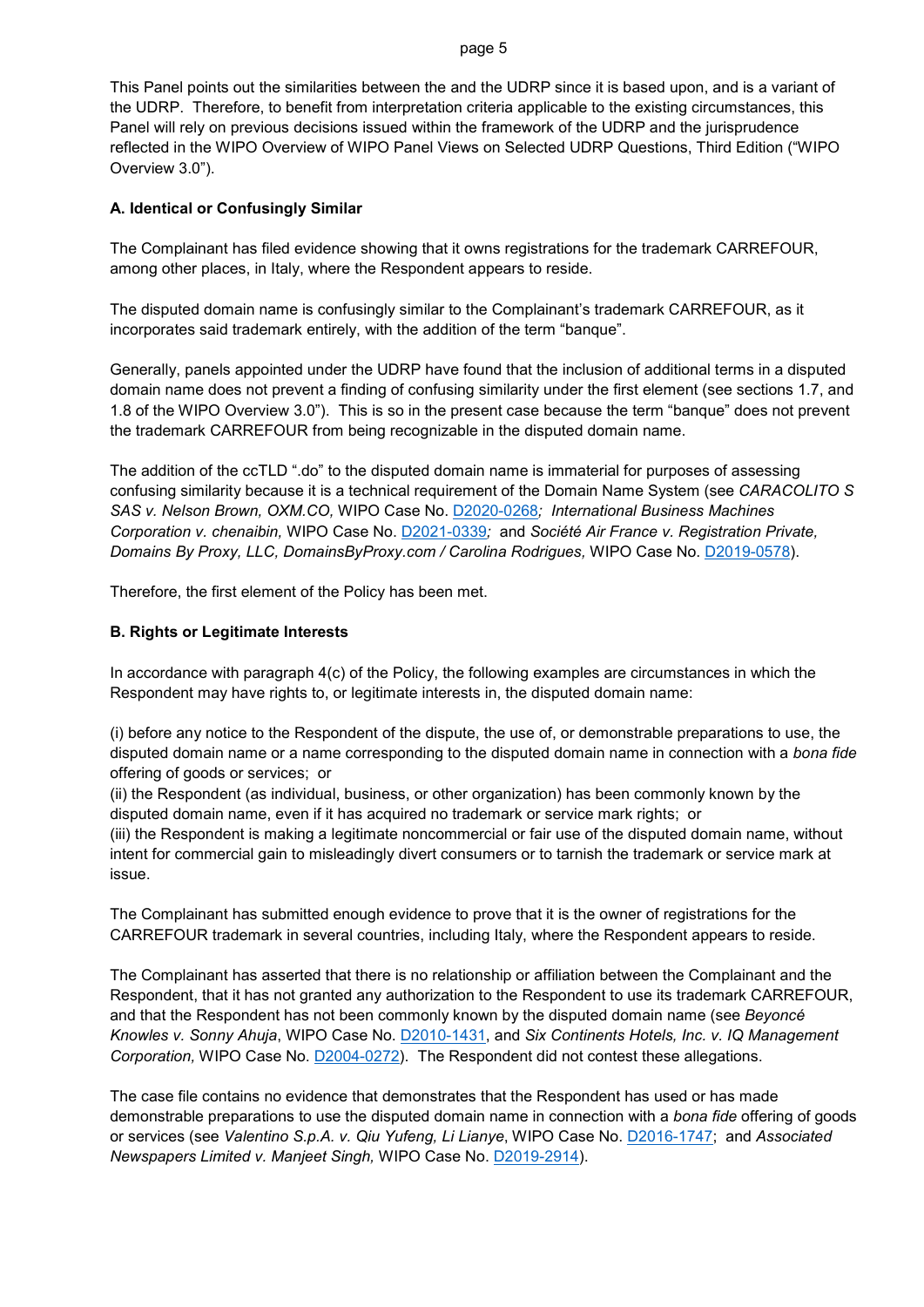Therefore, the Complainant has made a *prima facie* case asserting that the Respondent lacks rights to or legitimate interests in the disputed domain name. The Respondent did not submit any evidence or arguments to challenge the Complainant's assertions.

In light of the above, the second element of the Policy has been fulfilled.

# **C. Registered or Used in Bad Faith**

According to paragraph 4(b) of the Policy, the following circumstances, in particular, but without limitation, shall be evidence of registration or use in bad faith:

(i) circumstances indicating that the Respondent has registered or the Respondent has acquired the disputed domain name primarily for the purpose of selling, renting, or otherwise transferring the domain name registrations to the Complainant who is the owner of the trademark or service mark or to a competitor of the Complainant, for valuable consideration in excess of your documented out-of-pocket costs directly related to the disputed domain name; or

(ii) the Respondent has registered the disputed domain name in order to prevent the owner of the trademark or service mark from reflecting the mark in corresponding domain name, provided that the Respondent has engaged in a pattern of such conduct; or

(iii) the Respondent has registered the disputed domain name primarily for the purpose of disrupting the business of a competitor; or

(iv) by using the disputed domain name, the Respondent has intentionally attempted to attract, for commercial gain, Internet users to its websites or other online locations, by creating a likelihood of confusion with the Complainant's mark as to the source, sponsorship, affiliation, or endorsement of the Respondent's websites or locations or of a product or service on its websites or locations.

It is important to point out that paragraph 4(b) of the Policy states that bad faith can be found in either the registration or the use of the disputed domain name.

As previously stated, the Complainant owns several trademark registrations for the CARREFOUR trademark in numerous countries, including Italy, where the Respondent appears to reside.

Given the well-known status of said trademark, this Panel finds that the Respondent knew or should have known the Complainant and its trademark CARREFOUR at the time of registration of the disputed domain name, which in the circumstances of this case constitutes bad faith registration under the Policy (see section 3.2.2 of the WIPO Overview 3.0).

The fact that the Respondent registered the disputed domain name which entirely reproduces the Complainant's well-known trademark CARREFOUR, shows that the Respondent has targeted the Complainant, which in the circumstances of this case constitutes opportunistic bad faith (see section 3.2.1 of the WIPO Overview 3.0; see also *L'Oréal v. Contact Privacy Inc. Customer 0149511181 / Jerry Peter*, WIPO Case No. [D2018-1937;](https://www.wipo.int/amc/en/domains/search/text.jsp?case=D2018-1937) *Gilead Sciences Ireland UC / Gilead Sciences, Inc. v. Domain Maybe For Sale c/o Dynado*t, WIPO Case No. [D2019-0980;](https://www.wipo.int/amc/en/domains/search/text.jsp?case=D2019-0980) and *Nutricia International BV v. Eric Starling*, WIPO Case No. [D2015-0773\)](https://www.wipo.int/amc/en/domains/search/text.jsp?case=D2015-0773).

Previous panels appointed under the UDRP have found that the mere registration of a domain name that is identical or confusingly similar to a famous or widely-known trademark by an unaffiliated entity can by itself create a presumption of bad faith (see section 3.1.4 of the WIPO Overview 3.0). This is so in the present case.

Under the Policy, the findings of registration of a disputed domain name in bad faith are enough to determine that the third element has been fulfilled. However, due to the circumstances of this case, the Panel will proceed to analyze the use of the disputed domain name.